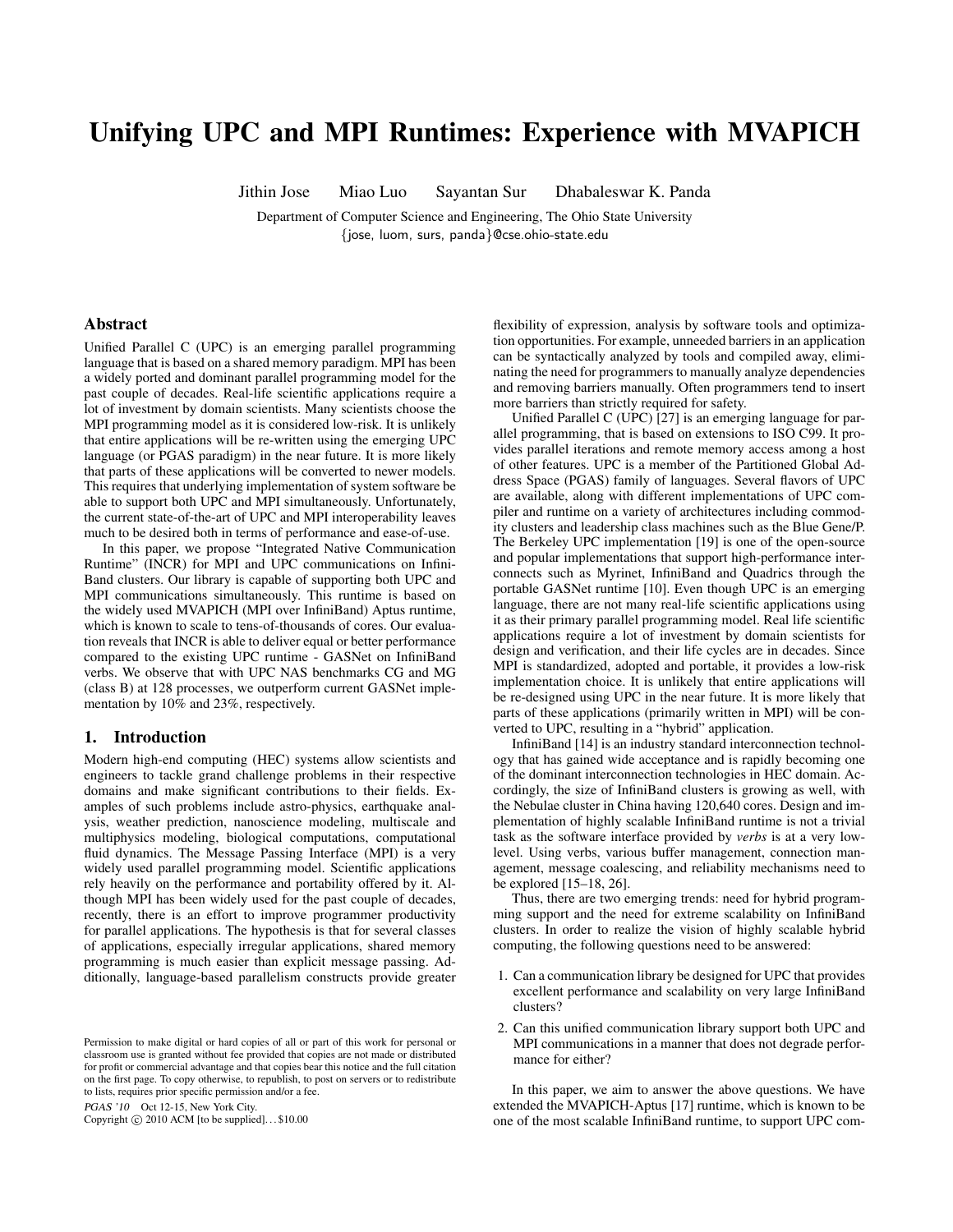munications. MVAPICH/MVAPICH2 [23] are very widely used MPI libraries, supporting MPI-1 and MPI-2 standards specifically designed for InfiniBand. It is currently being used by more than 1,185 organizations in 59 countries. This extended MVAPICH library is capable of acting as a new GASNet communication conduit. Since these extensions are made to an MPI library, they do not interfere in any way with the existing MPI communication infrastructure nor affect MPI communication performance (MPI applications simply ignore the extensions). Our evaluation reveals that this new extended MVAPICH conduit not only able to match the existing GASNet InfiniBand conduit in both microbenchmarks and application-level evaluation; but also to improve scalability significantly. We observe that with UPC NAS benchmarks CG and MG (class B) at 128 processes, the new design outperforms the current GASNet implementation by 10% and 23%, respectively.

The rest of the paper is organized as follows. In Section 2, we describe background material for this work along with a discussion of related work. We contrast our work with existing software stacks and research. Then, in Section 3, we describe our design in detail. We present our evaluations in Section 4. Finally, we conclude and illustrate future directions in Section 5.

## 2. Background and Related Work

In this Section, we describe associated background work that is relevant to the contributions of this paper. We also cover other recent and related work in this area. We first start with the lowest Infini-Band layer. Then, we describe recent work in designing scalable communication techniques for MPI on InfiniBand. After that, we review work in UPC and the GASNet communication system. Finally, we compare and contrast our work with recent related efforts to develop a common communication subsystem for multiple programming models.

## 2.1 InfiniBand Overview

InfiniBand [14] is an industry standard switched fabric that is designed for interconnecting nodes in HEC clusters. It is a highspeed, general purpose I/O interconnect that is widely used by scientific computing centers world-wide. The recently released TOP-500 rankings in June 2010 reveal that more than 40% of the computing systems use InfiniBand as their primary interconnect. The yearly growth rate of InfiniBand in the TOP500 systems is pegged at 30%, indicating a strong momentum in adoption. It is also gaining ground in the commercial domain with the recent convergence around RDMA (Remote Direct Memory Access) over Converged Enhanced Ethernet (RoCE).

The InfiniBand specification clearly demarcates the duties of hardware (such as Host Channel Adapters (HCAs)) and software. Upper-level software uses an interface called *verbs* to access the functionality provided by HCAs and other network equipment (such as switches). The verbs interface is a low-level communication interface that follows the Queue Pair model. Communication end-points are required to establish a queue pair between themselves. Each queue pair has a certain number of work queue elements. Upper-level software places a work request on the queue pair that is then processed by the HCA. When a work element is completed, it is placed in the completion queue. Upper level software can detect completion by polling the completion queue.

Additionally, there are different types of Queue Pairs based on the type of transport used. There are Reliably Connected (RC) queue pairs that provide reliable transmission (retransmissions after packet losses are performed by the HCA). These RC queue pairs need to be established uniquely for each communicating pair. This implies an  $O(n^2)$  memory usage (for a system with N processes). Another type of queue pair is the Unreliable Datagram (UD). This queue pair type does not provide reliable transmission although it has a significant memory advantage – only one UD QP is capable of communicating with all remote processes. Thus, the memory usage of UD QP is  $O(n)$  (for a system with N processes).

Yet another feature of InfiniBand is Remote Direct Memory Access (RDMA). This feature allows software to remotely read memory contents of another remote process without any software involvement at the remote side. This feature is very powerful and can be used to implement high-performance communication protocols.

As indicated above, the verbs software layer is very low-level, and the responsibility of communication protocols, buffer management mechanisms, connection management techniques etc. are left to the upper level software. The following Section 2.2 describes some recent work in designing scalable mechanisms using these verbs. Not all features are mentioned in this section and readers are encouraged to peruse the InfiniBand specification [14] for more details.

#### 2.2 Scalable MPI Design over InfiniBand: MVAPICH-Aptus

MPI has been the dominant parallel programming model for the past couple of decades. It has been widely ported and several open-source implementations have been made available. It has also achieved very good performance and scalability. As a result, all modern super-computers support it. During the past several years, InfiniBand has made great inroads into the HPC domain. Clusters using InfiniBand have been growing in size rapidly. One of the largest clusters is the Nebulae cluster in China with 120,640 cores. As indicated in the previous section, InfiniBand offers a low-level *verbs* interface with several types of Queue Pairs, with varying levels of services. This enables upper-level software, such as MPI implementations, to design flexible and high-performance connection management, buffer management, coalescing strategies, etc.

MVAPICH/MVAPICH2 [23] are high-performance implementations of MPI-1 and MPI-2 interfaces on InfiniBand, iWARP and RoCE (RDMA over Converged Ethernet). The internal design of MVAPICH has been systematically designed to achieve very good scalability by exploiting various InfiniBand features, such as Unreliable Datagrams [16], Shared Receive Queues (SRQ) [26], and eXtended Reliable Connections (XRC) [18] along with connection management strategies such as On-demand connections and buffering strategies for message coalescing [15] to improve memory efficiency. All of these optimizations have been combined into one unified runtime, called MVAPICH-Aptus [17]. To the best of our knowledge, this is the most scalable runtime on InfiniBand that offers high-performance and is open-source. Our team is in the process of bringing this framework into the MVAPICH2 library, so that MPI-2 applications can also leverage this scalable runtime.

#### 2.3 UPC, PGAS and GASNet Communication System

Unified Parallel C (UPC) [27] is an emerging parallel programming language that aims to increase programmer productivity and application performance by introducing parallel programming and remote memory access constructs in the language. UPC is based on the Partitioned Global Address Space (PGAS) programming model. The PGAS programming model allows programmers to view a distributed memory supercomputer as a global address space, that may be partitioned to improve performance. There are several other PGAS programming languages, namely X10 [7], Chapel [6] and HPF [21], along with Global Address Space libraries such as Global Arrays [11].

The runtime implementations of UPC have been demonstrated to be scalable and provide very good performance to end applications through fine-grained remote memory accesses [5] and improved communication overlap [24]. In particular, the Blue Gene implementation of UPC, developed by IBM, has been demonstrated to be highly scalable [3]. In this paper, we focus on the InfiniBand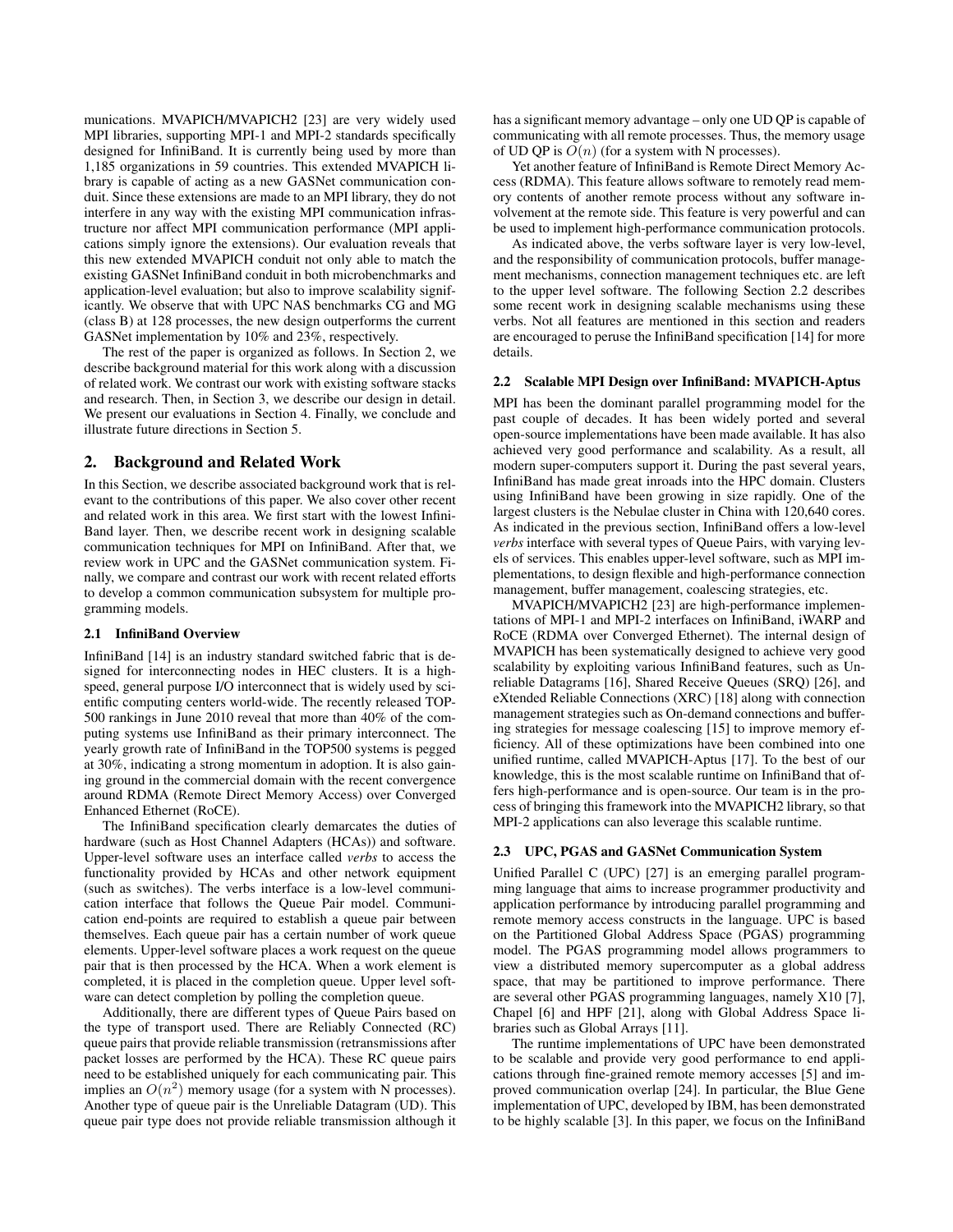design and implementation of UPC through the popular GASNet communication library [10]. GASNet for InfiniBand clusters has only been mildly optimized with Firehose [4], which is a strategy to manage remote keys (required for RDMA). It is to be noted that as compared to the exhaustive scalability and optimization work carried out to scale MVAPICH/MVAPICH2 up to the level of 81,920 cores (of Pleiades at NASA) and 62,976-core (of Ranger at TACC), not much recent work has taken place in the InfiniBand implementation of GASNet. In particular, even on-demand connections and shared receive queues, which are considered to be fundamental requirements to scale InfiniBand runtime, are missing in the current GASNet implementation. In this paper, we present our strategy to unify the runtime of MVAPICH and GASNet in such a way that the InfiniBand communication schemes are unified between them in an efficient manner. Thus, our work *adds* major scalability features to the GASNet implementation on InfiniBand.

#### 2.4 Common Communication Subsystems for Multiple Programming Model Support

High-performance communication libraries for HEC systems have historically been very closely tied with their corresponding programming models and their implementations. This has been due to the fact that each communication layer has been optimized heavily to suit the particular programming model and its requirements. Some libraries, such as ARMCI [12] are deployed along with MPI in a side-by-side manner to enable Global Arrays applications that occasionally use utility functions from MPI. There have been some efforts to unify the communication subsystems, such as CCS by Buntinas, et. al [9]. It is to be noted that even though the CCS layer had the potential to support multiple programming models, it did not offer the best performance as compared to GASNet (please refer to Fig. 2 of [9]), especially for short messages. Also, the authors of [9] did not evaluate whether CCS will be suitable for MPI itself as a communication layer or not. Additionally, there was no evaluation of UPC or GASNet on top of CCS. In this paper, we describe a truly unified communication library which provides the best performance to *both* UPC and MPI libraries in conjunction with thorough evaluation of the entire UPC stack through our new communication runtime.

The Low-level Application Programming Interface (LAPI) [13], is a unified communication layer that is known to support both MPI and pure LAPI communications. The LAPI layer is available only on IBM systems and is not available on general commodity cluster systems with InfiniBand. In this respect, it can potentially support GASNet implementation over LAPI along with MPI over LAPI. We have not yet found any publicly available document describing the feasibility of this approach. Additionally, publically available documents, such as [1] describe the limitations of LAPI supporting both MPI and LAPI communications. In particular, it mentions that in the event of concurrent communications, the DMA Receive Buffer may be too small to contain packets from both LAPI and MPI, and packets may be dropped, impairing performance. Further, the MP CSS INTERRUPT variable, that allows incoming messages to cause interrupts and message progress, is available to MPI only. LAPI communications cannot be progressed using this mechanism. We believe that the MVAPICH-Aptus design is not constrained by these limitations. First, DMA buffer space is shared among all communication contexts. Second, MVAPICH-Aptus follows a "low-water-mark" based flow control mechanism. In this mode, interrupts do not need to be generated or each incoming message; rather only *one* interrupt is generated when DMA buffer space is low. Thus, we believe that this is a much more flexible buffer management strategy compared to the one described for LAPI.

The MPI-2 RMA interface has been criticized before for its inadequacy as a compiler target [8]. The MPI community is actively discussing the upcoming MPI-3 standard. The MPI-3 RMA Working Group [25] is attempting to completely revamp the MPI-2 RMA semantics in such a way that supporting PGAS languages becomes simpler at the MPI level. However, these discussions are a long way from inclusion in the formal standard. Our work is intended to influence these discussions by providing critical data about a highperformance UPC implementation in an existing MPI stack.

# 3. INCR: Design Requirements and Solutions

In this section, we discuss the design requirements and solutions for the implementation of our Integrated Communication Runtime (INCR) for InfiniBand clusters.

## 3.1 Design Requirements

The major design requirement of our work is to enable *simultaneous* MPI and UPC communications without imposing any performance penalties on either MPI or UPC. That is, using our runtime, UPC programs should get identical or better performance than currently available software (and the same for MPI applications). Another design requirement is to eliminate buffer waste inside the communication library. For example, we envision that the solution should not require separate communication resources, such as connections, buffers etc. for supporting simultaneous communications.

#### 3.2 Approach

Currently, there exist several approaches that can be deployed on commodity InfiniBand clusters. We have outlined some of these approaches in Figure 1. Each implementation option is referred to by the name given below the stack.

The left-most alternative demonstrates that pure-MPI operations can work through the MPI standard implementations of MVA-PICH on InfiniBand. The second alternative, marked "GASNet-IBV" indicates the currently available GASNet implementation on OpenFabrics verbs. This implementation is on the lowest software layer made available by InfiniBand vendors. Currently, the two approaches "MPI" and "GASNet-IBV" can be combined together to support simultaneous communications of hybrid MPI and UPC applications. However, this approach suffers from two main drawbacks: (a) Communication progress of both UPC and MPI are separate, and it is possible to deadlock UPC and MPI by not progressing in their respective communications  $[2]$  and  $(b)$  It wastes communication resources, since both MPI and UPC allocate their own connection and buffer resources.

Another approach is to use the "GASNet-MPI" stack for both MPI and UPC communications. This mode has the added advantage of progressing both MPI and UPC communications simultaneously. The primary disadvantage of this mode is that there is a mismatch of Active Messages (a fundamental design point of GASNet), and the MPI-1 point-to-point primitives. Due to this mismatch, there is a performance penalty imposed on most operations. As discussed in Section 2, MPI-2 RMA is not a viable target for compilers [8]. Thus, there is a performance penalty associated with the "GASNet-MPI" stack.

In our design, presented in the rightmost stack, "GASNet-INCR", we extend the existing MVAPICH-Aptus runtime to support native active messages. In addition, we design a new communication conduit for GASNet that supports this interface. Using this approach, both UPC and MPI communication resources are shared. Further, we have the benefit of utilizing several *common* communication related optimizations that have been designed for MPI over the past several years (described in Section 2) for UPC communications as well.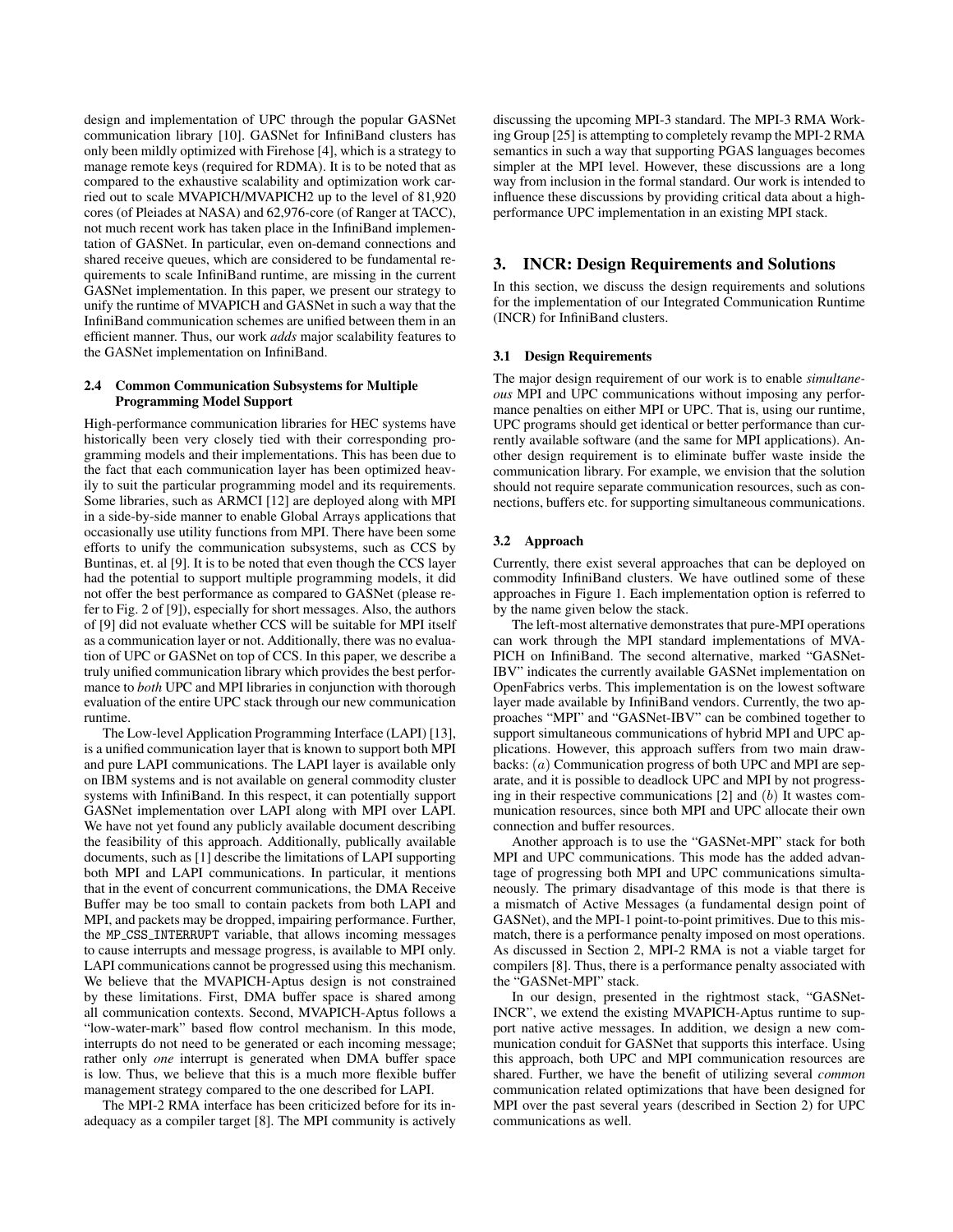

Figure 1. An overview of various communication stack options available for MPI and UPC applications and our contribution

#### 3.3 Internal Implementation Details

Our design requirements are to enable the highest possible performance for both GASNet and MPI communications. We made the following changes to implement MVAPICH-INCR.

Packet Headers: MPI communications stacks are required to carry message-matching information triplet ({src, tag, context}), to enable the tag-matching semantics of MPI. This represents an overhead of 12 bytes per packet. Additionally, packets are required to carry information for credits (such as the last received packet) for flow-control. Overall, the minimum MPI packet header is 20 bytes. We have decided that this overhead is too heavy for GASNet. Thus, we have added extra packet types in the MVAPICH-Aptus implementation. Accordingly, the packets used by GASNet messages are handled completely separately from the MPI packets. This approach allows us to share common optimizations from the MPI communications layer, while providing less overhead for GASNet communications. Our GASNet-INCR has only four bytes of extra header on top of GASNet-specific fields. We believe that in the future this can be improved upon as well.

Extended Interfaces: As indicated earlier in this Section, we have extended the communication implementation of the MVAPICH-Aptus runtime to support native Active Messages. In addition, we have also implemented the *extended* GASNet interfaces for natively supporting RDMA. Below is a short description of the interface.

*Active Messaging Interfaces:* These are the new active messaging functions that are implemented inside MVAPICH-Aptus.

1) int incr\_send\_short\_am\_no\_args(uint32\_t dest, uint32\_t token, uint16\_t handler)

This function implements sending very short messages without any arguments to a remote destination. This is an optimization over the short message functions which need to send arguments. Since the handler at the remote end expects no arguments, the space for arguments in the message packet can be optimized out.

2) int incr send short am with args(uint32 t dest, uint32 t token, uint16\_t handler, va\_list argptr, uint8\_t numargs)

This function implements sending short messages to remote destinations. Short active messages do not carry any data payload.

3) int incr\_send\_medium\_msg(uint16\_t dest, uint16\_t token, uint8<sub>-t</sub> handler, void \* source<sub>-addr</sub>, uint32<sub>-t nbytes,</sub> va\_list argptr, uint8\_t numargs)

This function implements sending medium size messages with data payload. The data payload can be sent over a bounce buffer implementation that is implemented using native RDMA [20]. It is to be noted that using MVAPICH-Aptus, RDMA connections are only opened in an on-demand basis and not an all-to-all manner during communication startup.

int incr\_send\_long\_msg(uint32\_t dest, uint32\_t token, uint16<sub>-t</sub> handler, void \* source<sub>-addr</sub>, uint32<sub>-t nbytes,</sub> uint32\_t lkey, va\_list argptr, uint8\_t numargs, void \* dest\_addr, uint32\_t rkey, incr\_handle\_t \*handle\_ptr)

This function implements sending large messages. Since large messages may take a long time to send, this interface call supports returning a handle to the communication request. Using this handle, this call may be used in a non-blocking manner. Long messages are always sent using InfiniBand RDMA, with reliable connections (RC) established in an on-demand fashion.

*Extended Remote Memory Interfaces:* This interface implements the GASNet extended interface. These focus on efficient remote memory access. These functions currently do not return any error status, i.e. all errors in remote memory accesses are considered fatal.

1) void incr inline put (uint32 t dest, void \*rem addr, void \*local addr, size t nbytes, uint32 t rkey, incr\_handle\_t \*handle\_ptr)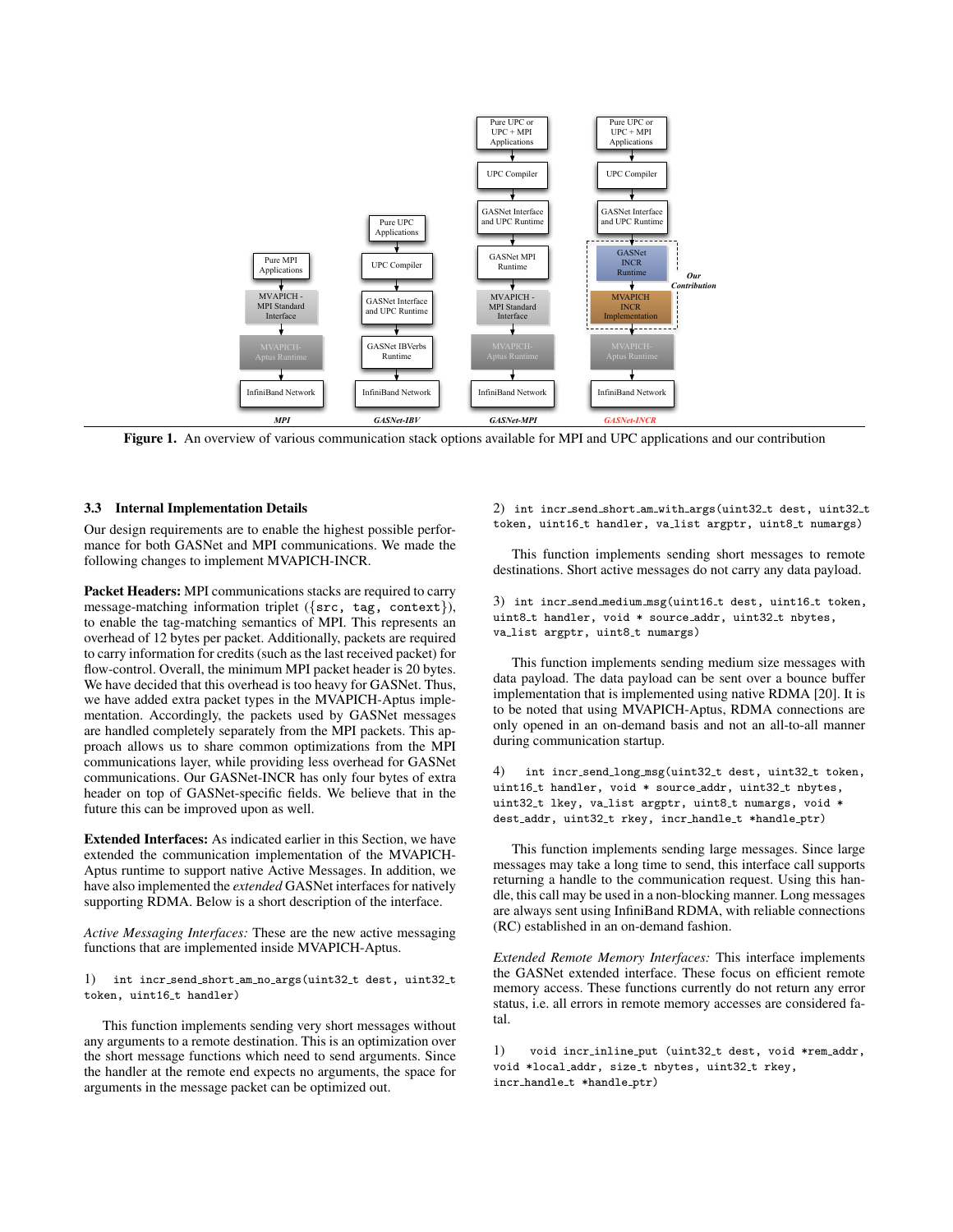This function sends a very small  $(< 128$  bytes) data payloads directly to remote memory using RDMA. This utilizes the Infini-Band "inline" send operation, which reduces sender side overhead of DMAs. As long as send work queue elements (WQEs) are available, this function completes the put on returning.

2) void incr put (uint32 t dest, void \*rem addr, void \* local\_addr, size\_t nbytes, uint32\_t rkey, incr\_handle\_t \* handle\_ptr, uint32\_t lkey)

This function is used for remote put. The payload data is put directly using RDMA write. If no send work queue elements (WQEs) are available, then this data can be buffered internally (decision made based on message size), and the call returns immediately. To test for completion of the data transfer, the handle needs to be checked upon. Since the call is implemented using RDMA put, an RC connection is used (set up in an on-demand fashion).

3) void incr put bulk (uint32 t dest, void \*rem addr, void \*local addr, size t nbytes, uint32 t rkey, incr handle t \* handle\_ptr, uint32\_t lkey)

This function is also used for remote put. This is for supporting the GASNet put bulk interface, in which the local memory is guaranteed to be untouched until the put operation is completed, so that data need not be buffered internally if the work queue elements (WQEs) are not available.

4) void incr\_get (uint32\_t dest, void \*rem\_addr, void \* local addr, size t nbytes, uint32 t rkey, uint32 t lkey, incr\_handle\_t \*handle\_ptr)

This function is used for remote get operations. This maps directly to RDMA Read operation, which uses RC connection (set up in an on-demand fashion).

## 4. Experimental Results

In this section, we compare performance evaluation results of the three approaches: GASNet-IBV, GASNet-MPI and GASNet-INCR described in section 3.2. The existing implementation of GASNet on OpenFabrics verbs is called GASNet-IBV and the implementation on MPI is called GASNet-MPI. GASNet-INCR, which is our contribution in this paper, is the GASNet implementation over extended MVAPICH-Aptus runtime. MVAPICH-1.1 was used as the base MPI version for this work.

GASNet consists of core APIs and extended APIs. The core API interface is a narrow interface based on the Active Message paradigm. Extended APIs provide a richly expressive and flexible interface that provides medium and high-level operations on remote memory and collective operations [10]. GASNet-MPI has only the core APIs implemented whereas GASNet-IBV and GASNet-INCR have the extended APIs for one sided put and get operations. As mentioned in Section 2, the GASNet-MPI implementation cannot utilize the MPI2-RMA interface for put and get due to several restrictions and is limited to only using the core APIs. We used Berkeley UPC version 2.10.2 for our experimentation. GASNet was configured with --enable-pshm, which makes use of shared memory for intra-node communication for all network conduits.

We compared these three designs from different angles. These include microbenchmark-level performance evaluation, scalability analysis based on memory footprint (memory consumption of each process as the total number of processes increase), and performance analysis of different NAS benchmarks using these conduits. Detailed analysis of these performance evaluation is presented in the following sections.

## 4.1 Experimental Platform

We used three different clusters for our experimental evaluations. Cluster A consists of four Intel Nehalem machines equipped with ConnectX QDR HCAs. Each node has eight Intel Xeon 5500 processors organized into two sockets of four cores each clocked at 2.40 GHz with 12 GB of main memory. Cluster B consists of 32 Intel Clovertown based systems equipped with ConnectX DDR HCAs. Each node in this cluster has eight Intel Xeon processors, organized into two sockets of four cores each clocked at 2.33 GHz with 6 GB of main memory. Cluster C consists of eight AMD Barcelona hosts. Each node has four sockets each with a Quad-Core AMD Opteron 8350 2GHz Processor with 512KB L2 cache and 2 MB L3 cache per core. Each node has a Mellanox MT25418 dualport ConnectX HCA. RedHat Enterprise Linux Server 5 was used on all machines along with OFED version 1.4.2. We used Cluster A for the microbenchmark-level experiments, Cluster B for scalability analysis and Cluster C for application level evaluations.

#### 4.2 Microbenchmark Level Evaluation

We chose three representative benchmarks for the microbenchmarklevel performance analysis. These include the performance evaluation of UPC calls, upc\_memput, upc\_memget and bupc\_memput\_si gnal. The upc memput call writes the specified amount of data bytes to the remote side. Similarly, upc memget fetches the specified amount of data bytes from remote side. bupc\_memput\_signal is one of the UPC extensions proposed by Berkeley Lab. It performs the same data movement semantics as that of upc memput, and updates the specified semaphore on the remote side. The update of semaphore on the remote side signals the global completion of data movement. We used Cluster A for microbenchmark performance evaluation. In this section we present results for inter-node communication. Since we configured GASNet with --enable-pshm, all three appraches GASNet-INCR, GASNet-MPI, GASNet-IBV will perform exactly the same inside a node. Therefore, we do not need to discuss intra-node performance in this section.

In upc memput and upc memget microbenchmarks, upc memput and upc memget were called in the sender thread for message sizes varying from one byte to two megabytes. The receiver thread waits on a barrier. Time taken for the upc call for each of these message sizes is reported. We have split the latency results into two graphs, one showing the results for small payload sizes (1byte to 2K bytes) and other one for large payload sizes (4KB to 2MB). Microbenchmark results are shown in Figures 2 and 3.

The results indicate that the performance of GASNet-INCR is very similar to that of the high performance GASNet-IBV. Since GASNet-MPI does not have the GASNet extended APIs, upc memget and upc memput calls are translated into active messages These active messages are exchanged using MPI send/recv calls. This involves not only the overhead of translating into active messages, but also the extra MPI headers that these messages have to carry. But for GASNet-IBV and GASNet-INCR, upc memput and upc memget calls are translated into one sided RDMA put/get operations. This explains the huge performance difference between GASNet-MPI and the other two GASNet implementations.

We used a ping-pong test in bupc\_memput\_signal microbenchmark. The sender thread calls bupc\_memput\_signal and then calls bupc\_sem\_wait. The receiver thread calls bupc\_sem\_wait and then calls bupc\_memput\_signal. The bupc\_sem\_wait call causes the thread to wait until the semaphore gets incremented. The bupc\_sem\_wait call in the receiver thread gets unblocked when the data movement initiated by the sender thread is over. Similarly, the semaphore in the sender thread gets unblocked when the data movement initiated by receiver thread is over. The test was also done for message sizes varying from one byte to two megabytes. The one-way latency numbers are reported. Here also, the latency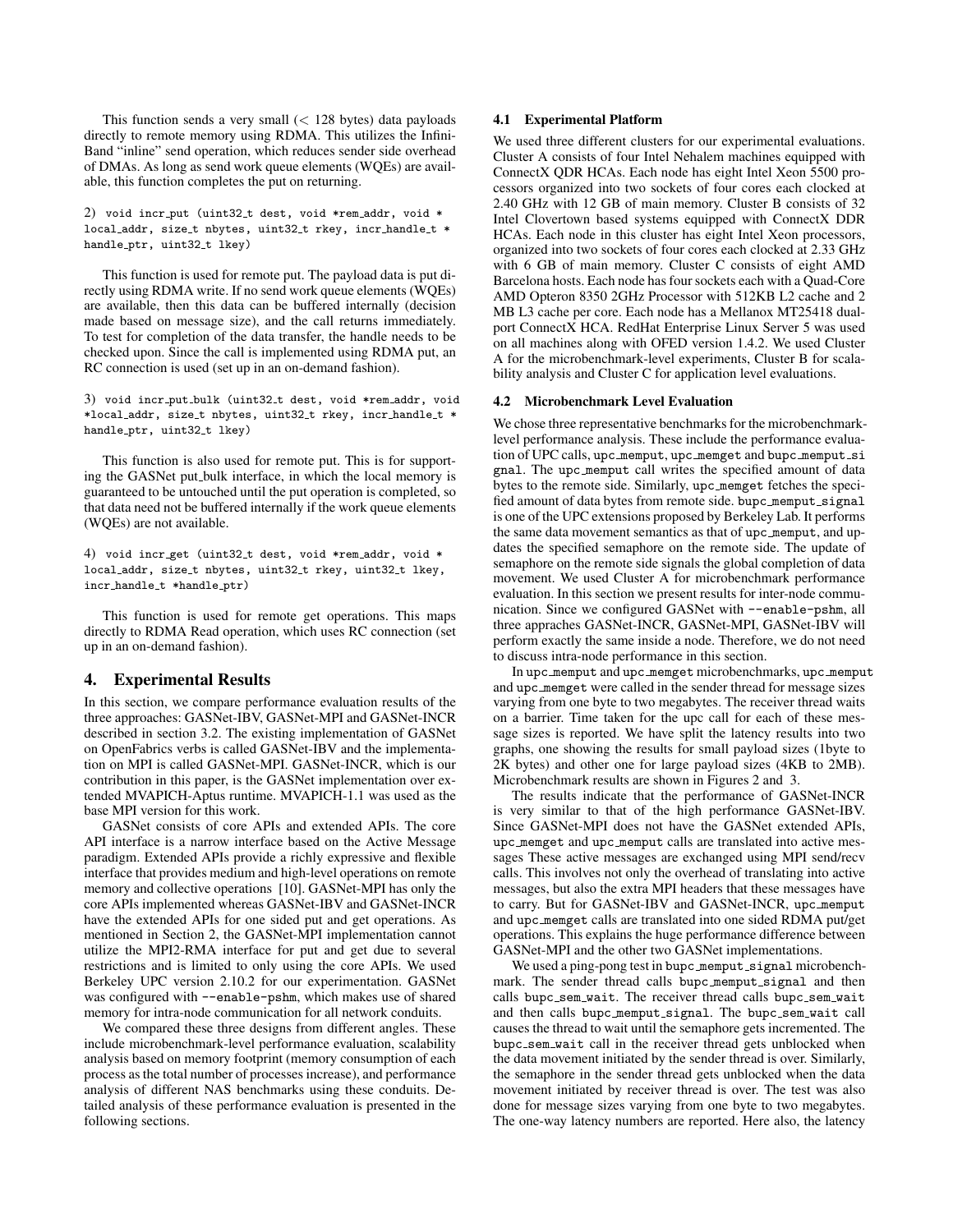numbers are shown in two different graphs for fine-grain analysis. The observed performance results of bupc\_memput\_signal benchmark is similar to that of upc memget and upc memput benchmarks. The results are shown in Figure 4.

The microbenchmark performance results indicate that the GASNet-INCR delivers similar performance as that of GASNet-IBV conduit, and it even outperforms GASNet-IBV conduit for small payload sizes in bupc\_memput\_signal microbenchmark. GASNet-MPI performs worse in all microbenchmarks.

#### 4.3 Scalability Evaluation

In order to analyze the scalability aspect of the GASNet-INCR design, we conducted memory scalability tests. In these tests, we study how the overall memory consumption of an individual process changes as the total size of the process group increases. The UPC (and MPI) programming models are "fully connected", i.e. at any instant any thread can send a message to any other thread, and vice-versa. Therefore, it is incumbent on the runtime to either a) establish communication channels across threads before the application attempts communication, or b) provide an out-of-band technique by which communication can be set up on-demand. Since communication channels consume memory, establishing them consumes memory from the system. Another aspect of memory consumption by communication channels, is that of the choice of lowlevel transport. As indicated in Section 2.1 and Section 2.2, unless the design of the InfiniBand runtime is done using scalable transports, such as Unreliable Datagram and eXtended Reliable Connections, increasing process group size results in negative impact on memory requirement scalability.

We used a simple UPC hello world program in this experiment. We measured the memory footprint of the process, with number of connections (processes) ranging from 16 to 256. The memory footprint analysis results are shown in Figure 5. We used Cluster B for scalability analysis.

It was observed that for a 256 process UPC hello world execution, each process consumed about 227 MB in case of GASNet-INCR conduit, 265 MB in case of GASNet-IBV conduit and 237 MB in case of GASNet-MPI conduit. It can be noticed that, with increase in number of connections, memory footprint increases almost linearly for GASNet-IBV conduit, where as memory footprint of GASNet-INCR and GASNet-MPI conduits remain almost constant. The low memory footprint of GASNet-INCR and GASNet-MPI conduits is because it uses the MVAPICH-Aptus runtime, which is known to scale to tens of thousands of cores. Please refer to Section 2.2 for more details on the scalability features in MVAPICH-Aptus.

Analyzing the gradient of the scalability performance results, it can be noted that, for GASNet-IBV, the memory footprint increases by around 128KB with every additional process, where as the memory footprint of GASNet-INCR and GASNet-MPI conduit remains constant. If we extrapolate the memory footprint for 10,000 processes, then memory footprint of GASNet-IBV will be around 1.4 GB per process, whereas the memory footprint of GASNet-INCR process will be around 250 to 300 MB per process. This shows that our design is highly scalable.

#### 4.4 MPI Application Evaluation

In this section, we present experimental results that compare pure MPI performance between MVAPICH-1.1 (which uses Aptus runtime) and MVAPICH-INCR (which includes Aptus runtime, but with INCR extensions). The results are presented in Figure 6. In this figure we see the performance of MVAPICH-INCR normalized to that of MVAPICH-1.1, i.e. performance of MVAPICH-1.1 is designated to be 1. Based on the experimental results, we can see that MVAPICH-INCR performs virtually identically to MVAPICH-1.1. This result is expected as the extensions to support GASNet-INCR do not interfere with the MPI functionality. With this, we can conclude that the INCR library does not degrade MPI performance.

#### 4.5 UPC Application Level Evaluation

To evaluate our GASNet-INCR design, we analyzed its performance with the NAS benchmarks [22] written in UPC. The version of the UPC NPB Benchmark Suite used was 2.4. This version is distributed along with Berkeley UPC version 2.10.2 and can be found under upc-tests/NPB2.4. Among the NAS benchmarks, we chose to focus on Conjugate Gradient benchmark (CG), 3-D FFT PDE benchmark (FT) and the Multi-Grid benchmark (MG), for our analysis. These benchmarks were run for different problem sizes (class B and C) with 64 and 128 processes. We chose not to present experimental data for the NAS EP benchmark as it has very little communication. We used cluster C for these experiments.

The CG benchmark has the smallest problem size (75,000 for Class B and 150,000 for Class C) among the three benchmarks and has a relatively more frequent communication pattern. The communication calls from the UPC version of the NAS benchmarks mainly consist of point-to-point calls, but many of them are due to the fact that the benchmarks do not utilize UPC collectives. Rather, they implement collectives based on point-to-point operations. The execution times for these different NAS benchmarks are shown in Figure 7.

The performance results observed for the CG and MG benchmarks are indicated in Figures 7(a) and 7(b). For 128 process MG and CG benchmark, GASNet-INCR performs 23% and 11% faster as compared to GASNet-IBV conduit, respectively. One of the main difference in point-to-point performance (since the benchmark does not use collectives), is that GASNet-INCR implements a weak flow control method that is receiver driven, as opposed to sender keeping track of remote credits. This results in better utilization of concurrency in the network. Both GASNet-IBV and GASNet-INCR outperform GASNet-MPI. As can be seen from the microbenchmark results, this is due to poorer performance of the MPI conduit as it is trying to simulate active messages. The Class C version of the benchmarks generate larger volume of data, which makes the runtime more dependent on bandwidth of the network, and the differences between the three conduits is less pronounced.

We experimented with two versions of the FT benchmark, one unmodified (i.e. from the UPC NAS 2.4 distribution), and the second was slightly modified to reduce network hot-spotting. We modified it to remove an artificial limitation of the benchmark. The performance results for the FT benchmark are shown in Figures 7(c) and 7(d). Figure 7(c) shows the performance of the unmodified version, whereas Figure 7(d) shows the performance of the modified version. We note that the modified version performs significantly better than the unmodified version, e.g. the modified version performs 21% better than the unmodified version for FT Class C at 128 processes using GASNet-IBV conduit. The time spent in FT is dominated by the Alltoall phase, where distributed matrices are transposed. The unmodified version performs the transpose using the pattern:  $for(i=0; i { upc_memget(i); }$ 

Obviously, this results in hot-spotting threads as all threads try to simultaneously access memory from thread 0, then thread 1 and so on. The modified version simply changes the access pattern to distribute it better between the threads: for (i=0; i<NTHREADS; i++) { upc memget(i+MYTHREAD%NTHREADS); } It is evident from the results that even in the modified version of FT, GASNet-INCR is able to provide equal or better performance (3% better for FT, Class C on 128 processes).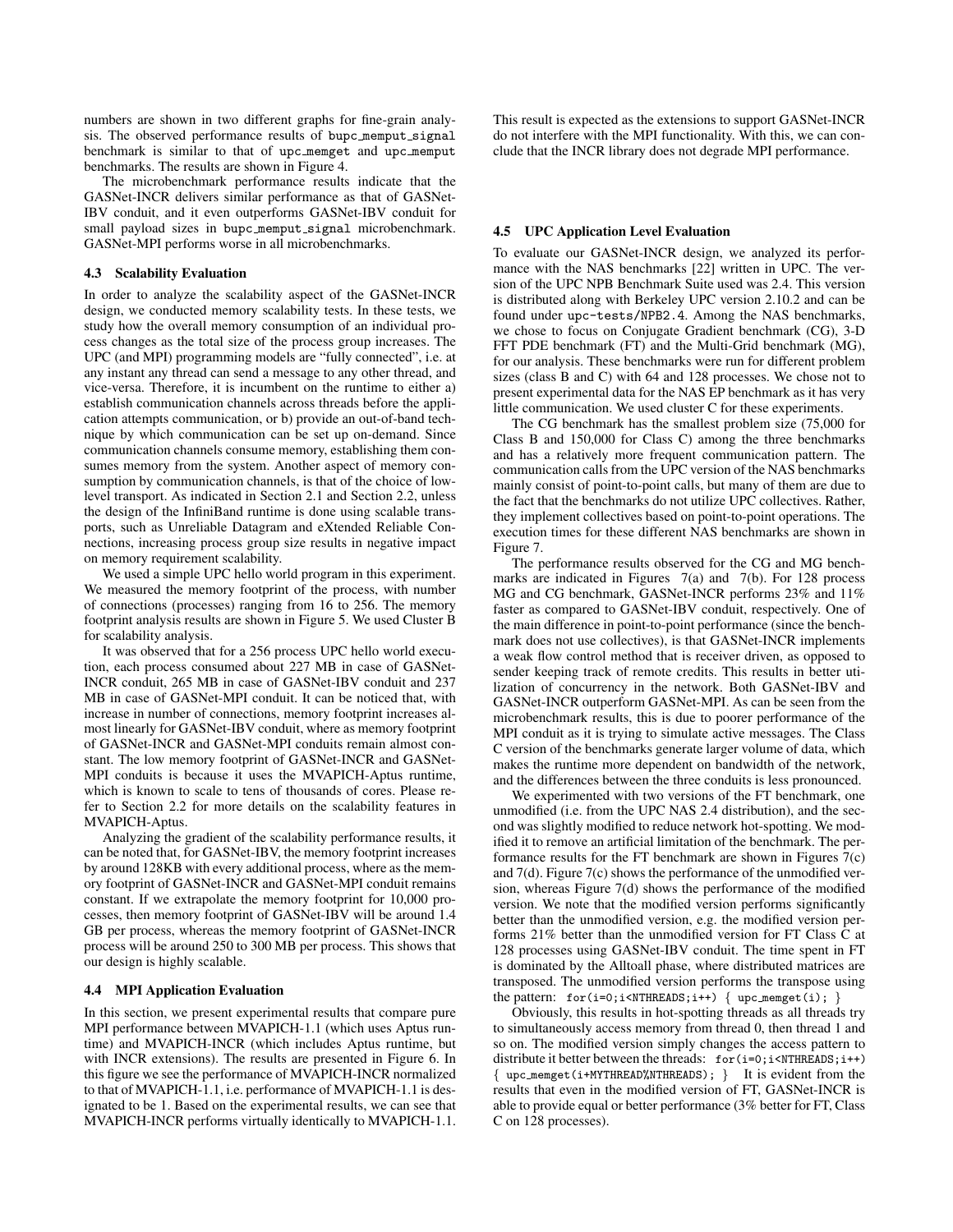

Figure 2. Memput performance



Figure 3. Memget performance



Figure 4. Berkeley UPC (signal) memput performance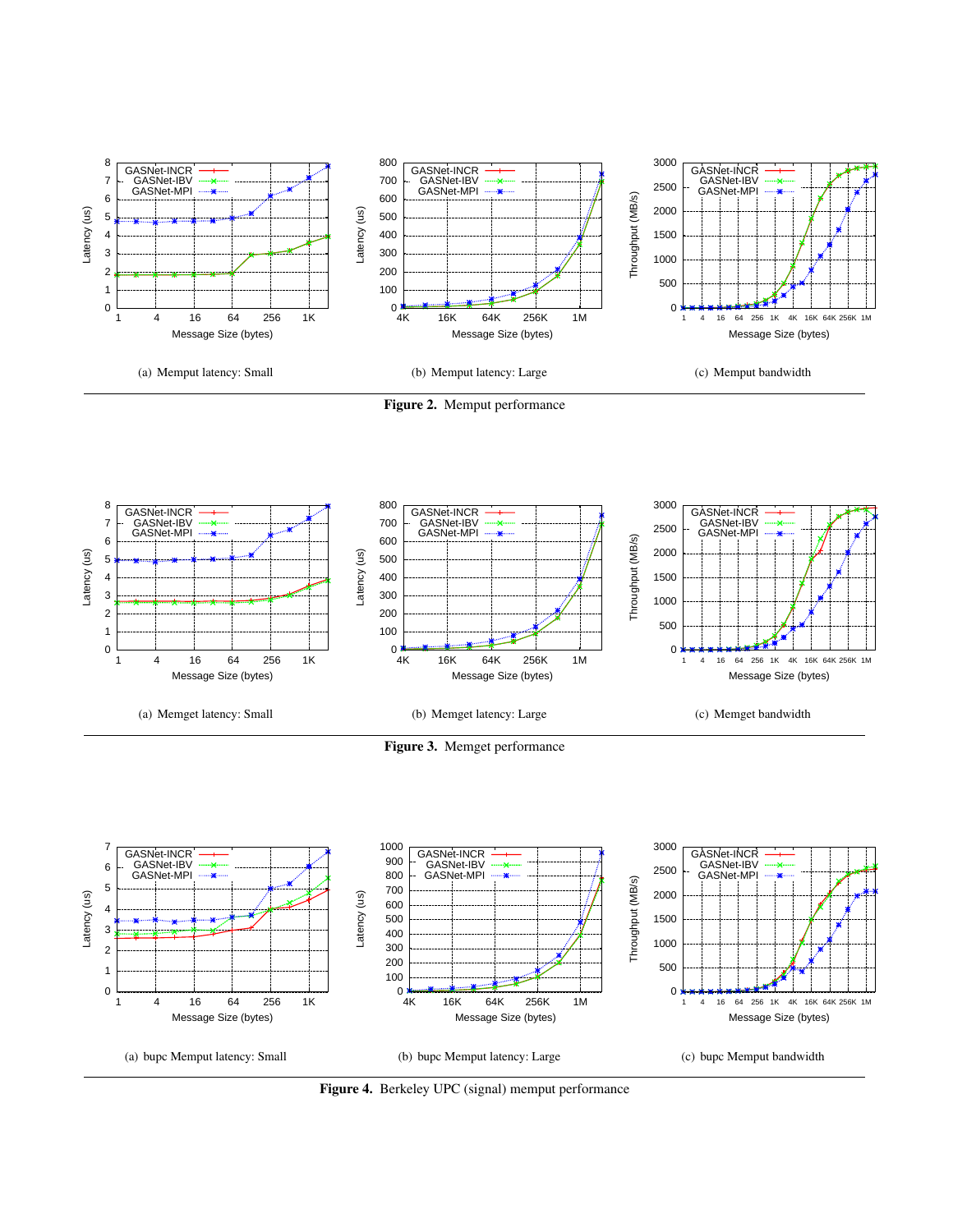

Figure 5. Memory consumption with increasing process Figure 6. Performance comparison of INCR with MVAPICHgroup size 1.1 with pure MPI NAS Benchmarks on 128 processes



(a) CG Class B and C (64 procs and 128 procs)

GASNet-INCR<br>GASNet-IBV<br>GASNet-MPI



(b) MG Class B and C (64 procs and 128 procs)



(c) FT Class B and C (64 procs and 128 procs)

B-64p C-64p B-128p C-128p

Execution Time (sec)

(d) Modified FT Class B and C (64 procs and 128 procs)

Figure 7. Performance of pure UPC NAS Benchmarks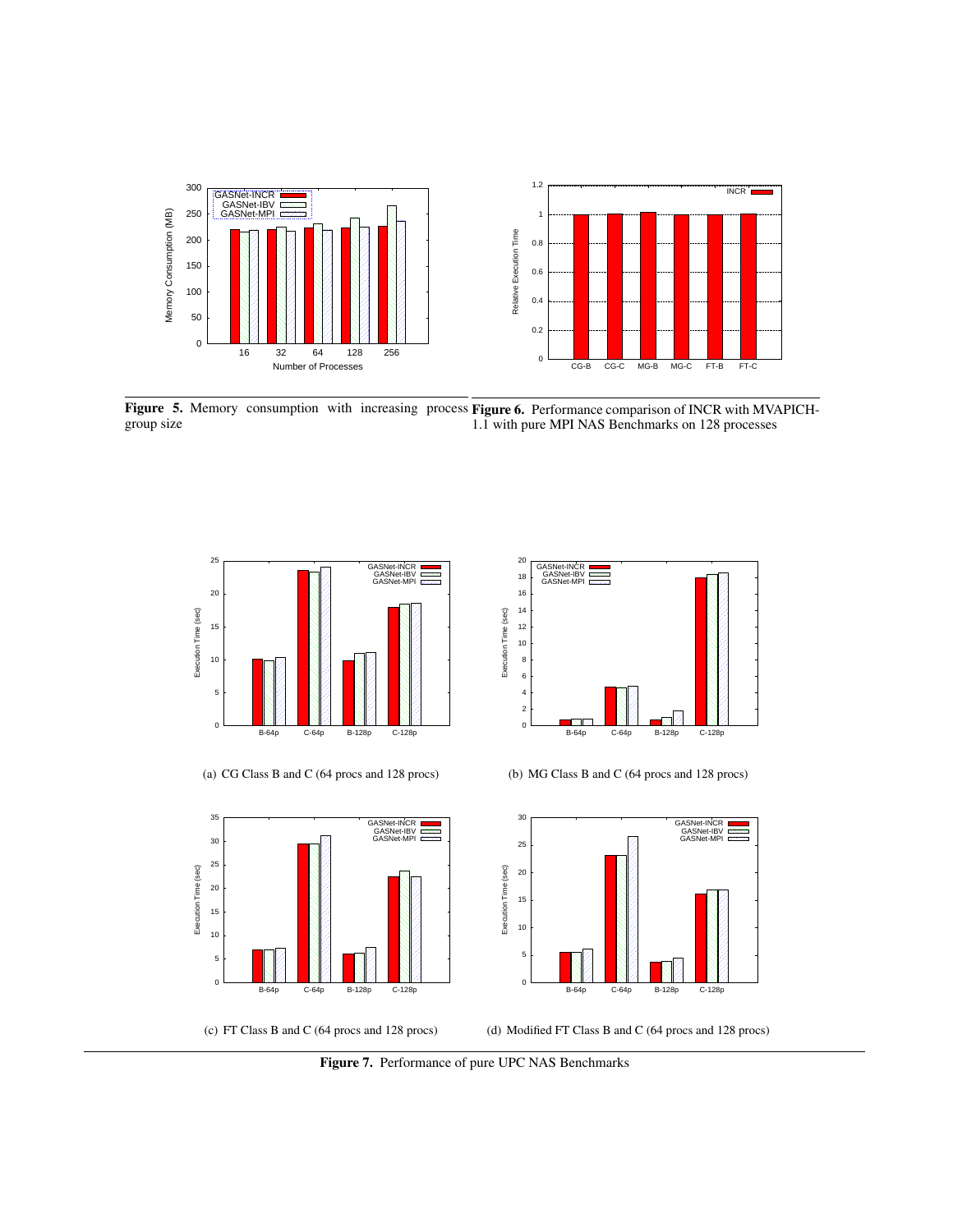# 5. Conclusions and Future Work

During the past few years, there has been an increasing interest in improving programmer productivity for scientific applications. UPC and other PGAS languages have emerged as alternatives to the still popular MPI programming model. At the same time, InfiniBand technology is being widely deployed and very large clusters, consisting of many tens-of-thousands of cores are being deployed for conducting ground-breaking science. In this context, there is a need for a communication library that supports both UPC and MPI programming models, provides excellent performance for them and is highly scalable. In this paper, we have presented our designs for Integrated Native Communication Runtime (INCR) for MPI and PGAS on InfiniBand clusters. Our design and evaluation reveal that we are able to achieve our primary design objectives. For UPC NAS benchmarks CG and MG (class B) at 128 processes, GASNet-INCR outperforms the GASNet-IBV runtime by 10% and 23%, respectively. Further, memory scalability analysis reveals that GASNet-INCR is highly scalable.

In the future, we aim to continue working in this direction. In this paper we presented performance results for UPC using our communication runtime. We plan to extend our evaluation to hybrid MPI and UPC applications. Our team is involved in optimizations of several well-known applications from the San Diego Supercomputer Center and Texas Advanced Computing Center. We plan to investigate optimization opportunities by using hybrid programming models in those applications. Our aim is to enable generalized PGAS support in INCR in the future.

## Acknowledgments

This research is supported in part by U.S. Department of Energy grants #DE-FC02-06ER25749 and #DE-FC02-06ER25755; National Science Foundation grants #CNS-0403342, #CCF-0702675, #CCF-0833169 and #CCF-0916302; grants from Intel, Mellanox, Cisco, QLogic, and Sun Microsystems; Equipment donations from Intel, Mellanox, AMD, Appro, Chelsio, Dell, Fujitsu, Fulcrum, Microway, Obsidian, QLogic, and Sun Microsystems. We would like to thank Mr. Jonathan Perkins and Mr. Mark Arnold of The Ohio State University for extending help in setting up the experimental systems on a short notice. We would also like to thank the anonymous reviewers for their helpful suggestions and constructive criticism.

## References

- [1] Parallel Environment for AIX 5L MPI Programming Guide. (v4.1.1): Using MPI and LAPI in the same program.
- [2] Berkeley UPC User's Guide: Mixing UPC and C/C++/MPI/FORTRA. http://upc.lbl.gov/docs/user/interoperability.shtml.
- [3] C. Barton, C. Casçaval, G. Almási, Y. Zheng, M. Farreras, S. Chatterjee, and J. N. Amaral. Shared memory programming for large scale machines. In *PLDI '06: Proceedings of the 2006 ACM SIGPLAN conference on Programming language design and implementation*, pages 108–117, New York, NY, USA, 2006. ACM. ISBN 1-59593-320-4. doi: http://doi.acm.org/10.1145/1133981.1133995.
- [4] C. Bell and D. Bonachea. A New DMA Registration Strategy for Pinning-Based High Performance Networks. In *Workshop on Communication Architecture for Clusters (CAC), in conjunction with Int'l Symposium on Parallel and Distributed Computing (IPDPS)*, 2003.
- [5] C. Bell and D. Bonachea and R. Nishtala and K. Yelick. Optimizing Bandwidth Limited Problems Using One-Sided Communication and Overlap. In *Int'l Symposium on Parallel and Distributed Computing (IPDPS)*, 2006.
- [6] B. Chamberlain, D. Callahan, and H. Zima. Parallel Programmability and the Chapel Language. *Int. J. High Perform. Comput. Appl.*, 21(3):291-312, 2007. ISSN 1094-3420. http://dx.doi.org/10.1177/1094342007078442.
- [7] P. Charles, C. Grothoff, V. Saraswat, C. Donawa, A. Kielstra, K. Ebcioglu, C. von Praun, and V. Sarkar. X10: an object-oriented approach to non-uniform cluster computing. In *OOPSLA '05: Proceedings of the 20th annual ACM SIGPLAN conference on Objectoriented programming, systems, languages, and applications*, pages 519–538, New York, NY, USA, 2005. ACM. ISBN 1-59593-031-0. doi: http://doi.acm.org/10.1145/1094811.1094852.
- [8] D. Bonachea and J. Duell. Problems with using MPI 1.1 and 2.0 as Compilation Targets for Parallel Language Implementations. *Intl. J. High Performance Computing and Networking*, 1(1/2/3):91–99, 2004.
- [9] D. Buntinas and W. Gropp. Designing a Common Communication Subsystem. In *Euro PVM/MPI Conference*, 2005.
- [10] Editor: Dan Bonachea. GASNet specification v1.1. Technical Report UCB/CSD-02-1207, U. C. Berkeley, 2008.
- [11] Environmental Molecular Sciences Laboratory and Pacific Northwest National Laboratory. http://www.emsl.pnl.gov/docs/global/.
- [12] Environmental Molecular Sciences Laboratory, Pacific Northwest National Laboratory. Aggregate Remote Memory Copy Interface (ARMCI). http://www.emsl.pnl.gov/docs/parsoft/armci/.
- [13] IBM. Message Passing Interface and Low-Level Application Programming Interface (LAPI). http://www-03.ibm.com/systems/software/parallel/ index.html.
- [14] InfiniBand Trade Association. InfiniBand Industry Standard Specification. http://www.infinibandta.org/.
- [15] M. Koop, T. Jones, and D. K. Panda. Reducing Connection Memory Requirements of MPI for InfiniBand Clusters: A Message Coalescing Approach. In *7th IEEE Int'l Symposium on Cluster Computing and the Grid (CCGrid07)*, May 2007.
- [16] M. Koop, S. Sur, Q. Gao, and D. K. Panda. High Performance MPI Design using Unreliable Datagram for Ultra-Scale InfiniBand Clusters. In *21st ACM International Conference on Supercomputing (ICS07)*, June 2007.
- [17] M. Koop, T. Jones, and D. K. Panda. MVAPICH-Aptus: Scalable High-Performance Multi-Transport MPI over InfiniBand. In *IEEE Int'l Parallel and Distributed Processing Symposium (IPDPS 2008)*, April 2008.
- [18] M. Koop, J. Sridhar, and D. K. Panda. Scalable MPI Design over InfiniBand using eXtended Reliable Connection. In *IEEE Int'l Conference on Cluster Computing (Cluster 2008)*, September 2008.
- [19] Lawrence Berkeley National Laboratory and University of California at Berkeley. Berkeley UPC - Unified Parallel C. http://upc.lbl.gov/.
- [20] J. Liu, J. Wu, and D. K. Panda. High Performance RDMA-Based MPI Implementation over InfiniBand. In *In 17th Annual ACM International Conference on Supercomputing (ICS)*, 2003.
- [21] D. Loveman. High performance Fortran. *Parallel Distributed Technology: Systems Applications, IEEE*, 1(1):25 –42, feb. 1993. ISSN 1063-6552. doi: 10.1109/88.219857.
- [22] National Aeronautics and Space Administration (NASA). NAS Parallel Benchmarks. http://www.nas.nasa.gov/Resources/Software/npb.html.
- [23] Network-Based Computing Laboratory. MVAPICH:<br>MPI over InfiniBand, 10GigE/iWARP and RoCE. over InfiniBand, 10GigE/iWARP and http://mvapich.cse.ohio-state.edu/.
- [24] R. Nishtala and P. Hargrove and D. Bonachea and K. Yelick. Scaling Communication-Intensive Applications on BlueGene/P Using One-Sided Communication and Overlap. In *Int'l Symposium on Parallel and Distributed Computing (IPDPS)*, 2009.
- [25] Remote Memory Access Working Group. MPI3 RMA Wiki. https://svn.mpi-forum.org/trac/mpi-forum-web/wiki/ RmaWikiPage.
- [26] S. Sur, L. Chai, H.-W. Jin, and D. K. Panda. Shared Receive Queue Based Scalable MPI Design for InfiniBand Clusters. In *IEEE Int'l*